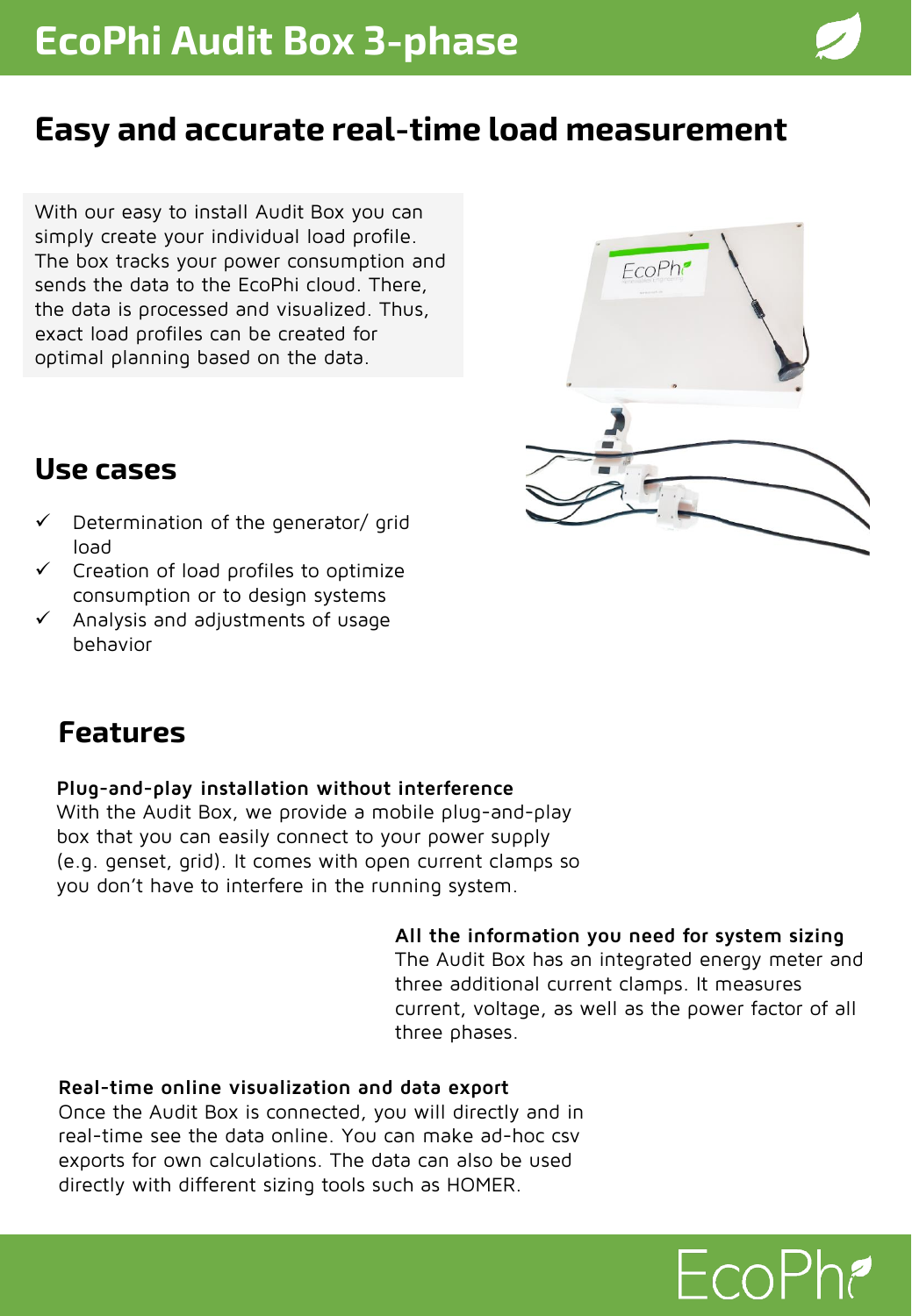# **EcoPhi Audit Box 3-phase**

#### **Flexible measuring ranges**

Depending on the system size, you can choose different current clamps from 300 A up to 5000 A per phase. With this, you can use the Audit Box for both small and large consumers.

#### **Data transmission even in remote areas**

The data can be transmitted via WiFi and GSM, which enables a wide coverage even in remote regions. The data is also stored locally on a SD card.

#### **Optional data analysis and sizing by EcoPhi**

If required, EcoPhi analyzes the data handles the system sizing for you. We prepare your report and discuss the results together. This way you will have an independent and professional assessment of your required system quickly and with high accuracy.

### **The most important information at a glance**

| Local storage of data                   | Yes                                                                                        |
|-----------------------------------------|--------------------------------------------------------------------------------------------|
| Data storage in case of network failure | Yes                                                                                        |
| Remote error diagnostics                | Yes                                                                                        |
| Power supply                            | 12-30 V. in the running system<br>Optional Power Supply Box                                |
| Transmission                            | GSM: 2G, 3G, LTE; Wifi                                                                     |
| Plug-and-play                           | Yes                                                                                        |
| Dashboard access for online-data        | Yes                                                                                        |
| Contents of delivery                    | Audit Box incl. energy meter, current<br>clamps, connection cable, antenna, power<br>cable |
| Measuring range of the current          | 300 A to 5000 A                                                                            |

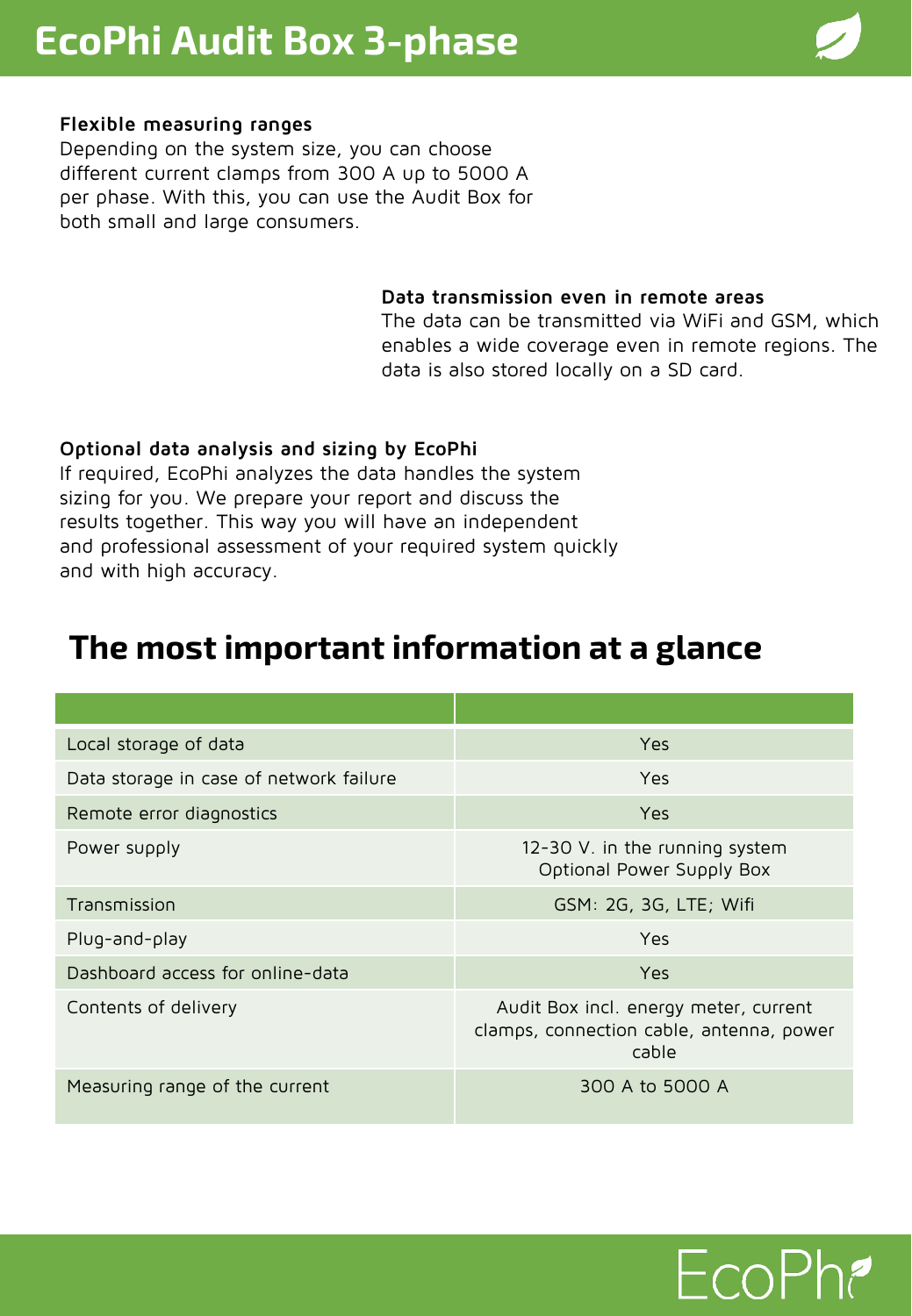# **Easy setup and system design in 5 steps**



EcoPh?